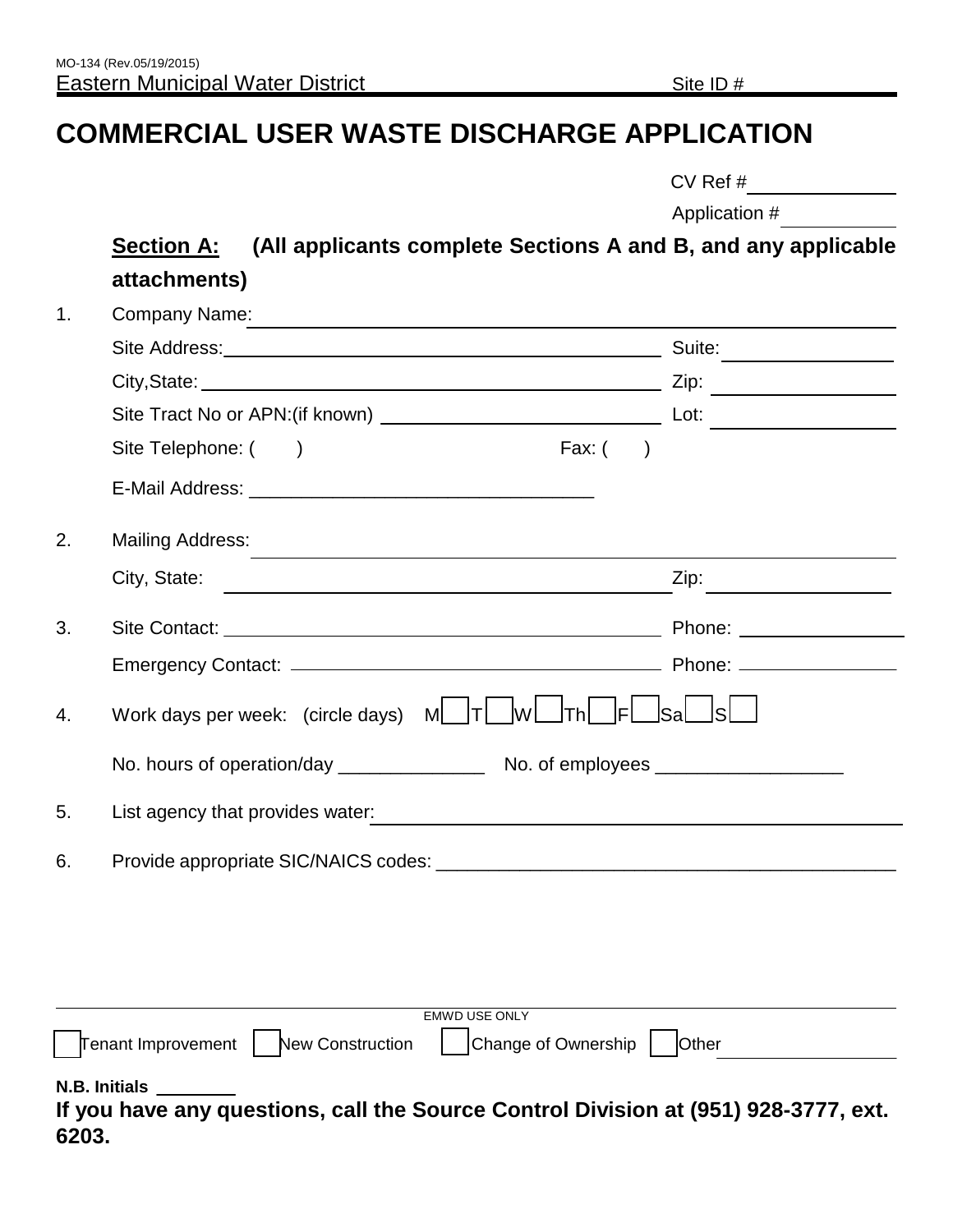### **Section A: (continued)**

- 6. **YES NO** (Answer all questions below, check appropriate answer)
	- a.  $\bigcap_{n=1}^{\infty}$  Does this facility perform any Federally Regulated Processes identified in 40 CFR 405-471?

*If yes to "a" contact Source Control Plan Check staff @ (951) 928-3777 ext. 6203 or at SourceControlPlancheck@emwd.org*

- b.  $\bigcap$   $\bigcap$  Are any sinks other than hand sinks or floor sinks installed?
- c.  $\bigcap_{i=1}^{\infty}$  Are floor drains installed in any area other than restrooms?
- d.  $\bigcap$   $\bigcap$  is any water discharged to the sewer other than from restrooms?
- e.  $\bigcap_{i=1}^{\infty}$  Is a water softener installed at your facility or do you plan to install one?
- f.  $\bigcap$   $\bigcap$  is this facility a food service establishment? *If yes to " f " complete attachment 1.*
- g.  $\bigcap_{i=1}^{\infty}$  Are any solvents or hazardous materials used or stored at your facility?  *If yes to "g" complete attachment 2.*
- h.  $\binom{1}{1}$   $\binom{2}{1}$  Is this a dental facility with an amalgam separator installed?
- 7. Provide a brief description of the commercial processes, manufacturing, or activities to be performed at the site: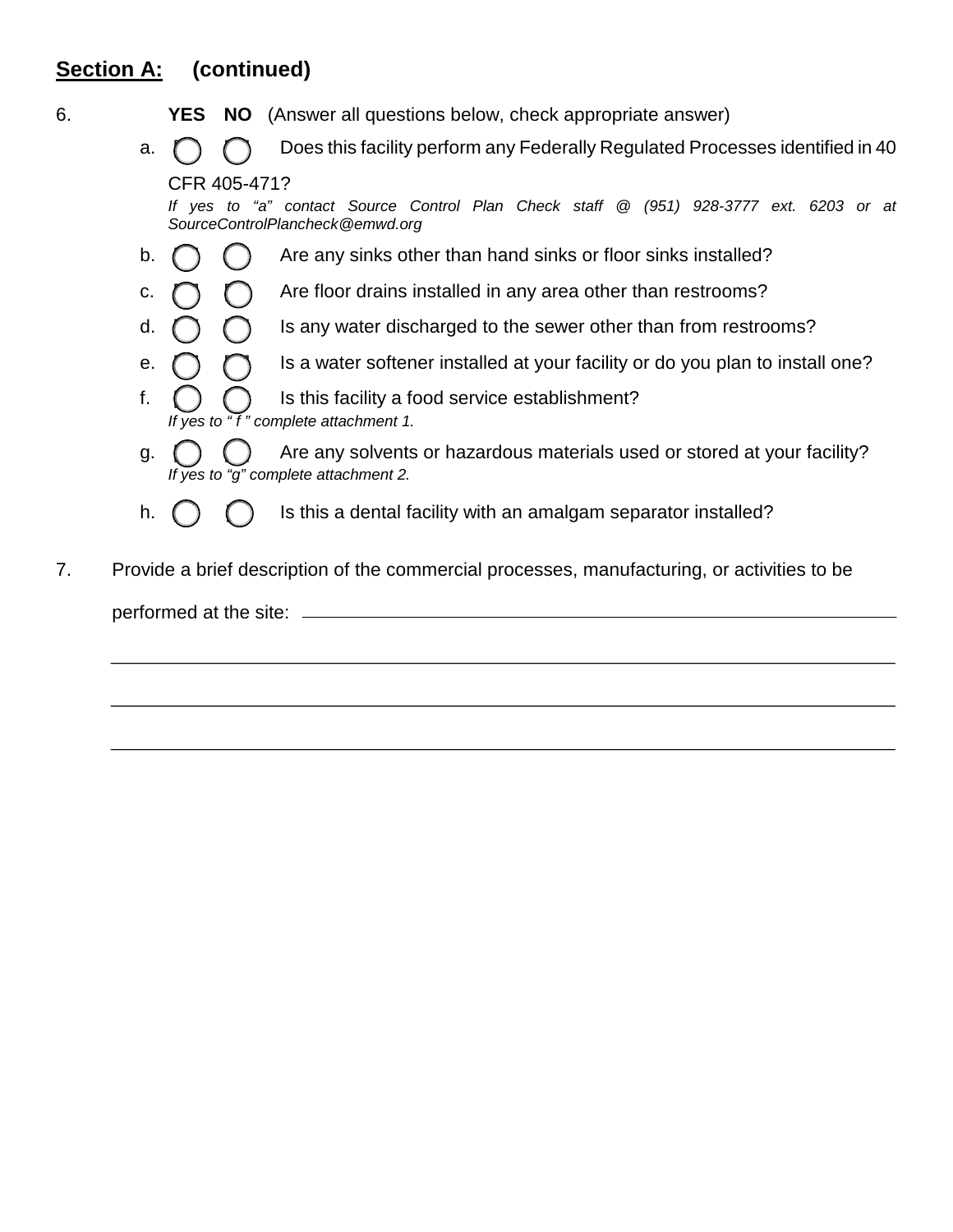### **Section B (All applicants complete this Section)**

#### Certification Statement:

Ĩ.

*"I certify under penalty of law that this document and all attachments were prepared under my direction or supervision in accordance with a system designed to assure that qualified personnel properly gather and evaluate the information submitted. Based on my inquiry of the person or persons who manage the system, or those persons directly responsible for gathering the information, the information submitted is, to the best of my knowledge and belief, true, accurate, and complete. I am aware that there are significant penalties for submitting false information, including the possibility of fine and imprisonment for knowing violations."*

| Name of Authorized Representative <sup>1</sup><br>(Please Print) | Title                         |
|------------------------------------------------------------------|-------------------------------|
| Signature of Authorized Representative <sup>1</sup>              | Date                          |
| <b>Email Address of Authorized Representative</b>                | Phone No. for Authorized Rep. |

 $1$ As per Ordinance 59, Authorized Representative shall mean:

- a. Responsible officer, if the User is a corporation or limited liability company, where that officer is the manager of one or more manufacturing, production, or operating facilities, provided, the manager is authorized to make management decisions which govern the operation of the regulated facility including have the explicit or implicit duty of making major capital investment recommendations, and initiate and direct other comprehensive measures to assure long-term environmental compliance with environmental laws and regulations; can ensure that the necessary systems are established or actions taken to gather complete and accurate information for Control Mechanism requirements; and where authority to sign documents has been assigned or delegated to the manager in accordance with corporate procedures.
- b. By a general partner or proprietor if the User is a partnership or sole proprietorship respectively.
- c. If the User is a Federal, State, or local governmental entity or their agents, the principal executive officer or director having responsibility for the overall operation of the discharging facility.
- d. By a duly authorized representative of the individual designated in paragraph (a), (b), or (c) of this definition if:
	- 1.) The authorization is made in writing by the individual described in paragraph (a), (b), or (c);
- <span id="page-2-0"></span>E. The authorization specifies either an individual or a position having responsibility for the overall operation of the facility from which the discharge originates, such as the position of plant manager, operator of a well, or well field superintendent, or a position of equivalent responsibility or having overall responsibility for environmental matters for the company.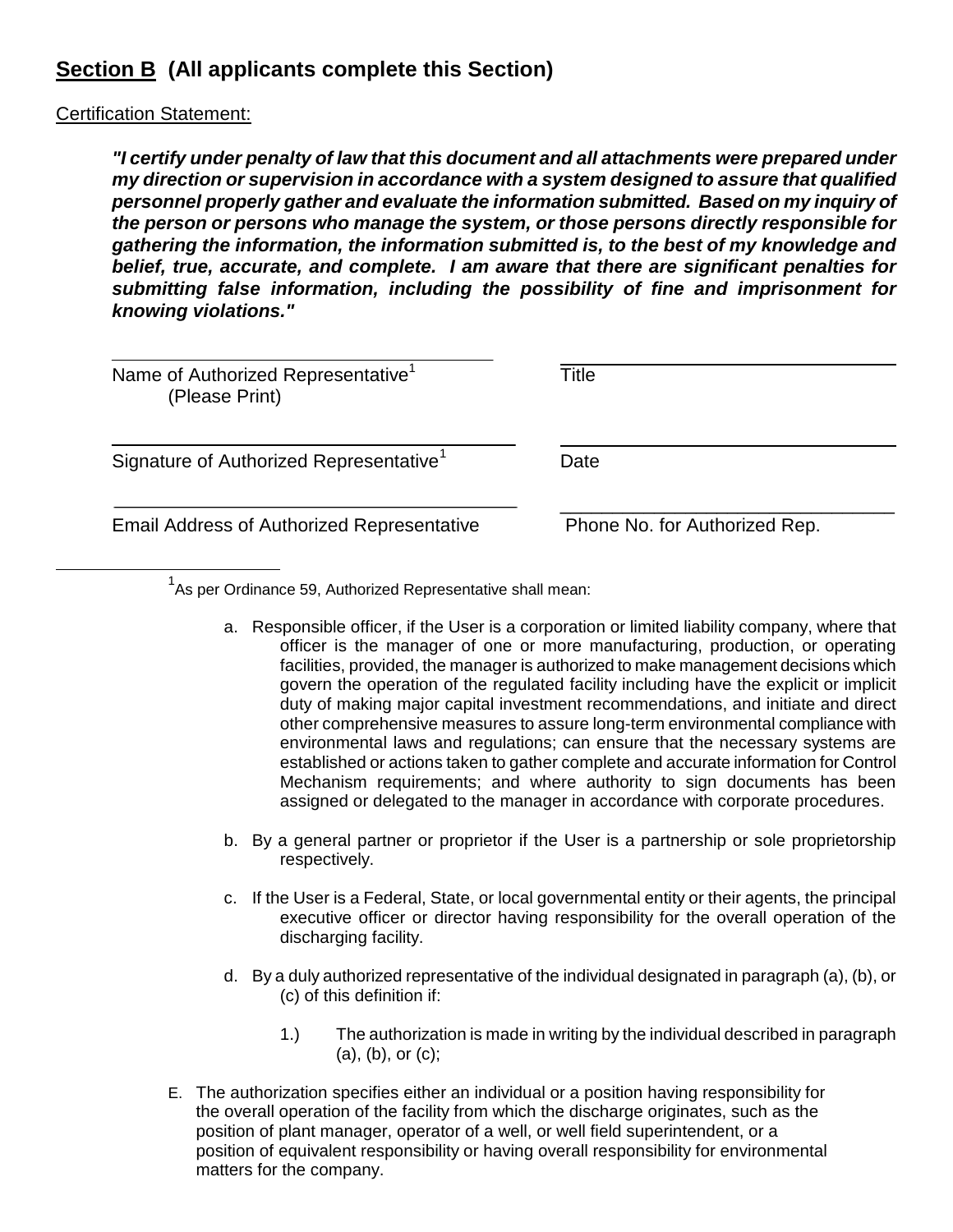## **Attachment 1 (All applicants preparing or serving food complete this attachment)**

| 1. | <b>Number of Restaurant seats:</b>                           | Maximum Meals Served @ Peak Hour:                                                                   |
|----|--------------------------------------------------------------|-----------------------------------------------------------------------------------------------------|
|    | Number of Bar Seats:                                         | Number of Outdoor/Patio Seats:                                                                      |
|    | Total Maximum Seating Capacity:                              |                                                                                                     |
| 2. | % Carry Out:                                                 | % Single Service (i.e. disposable) Utensils:                                                        |
| 3. | a. No. Garbage Grinders:                                     | b. Hot Grills: $\binom{7}{2}$<br>No<br>Yes                                                          |
|    | c. Dishwasher: () No (<br>Yes                                | d. Deep Fryers:<br>Yes<br>No.                                                                       |
|    | e. No./Type of sinks, other than restroom (e.g. floor, mop): |                                                                                                     |
|    |                                                              |                                                                                                     |
| 4. | Oil/Grease Separator-Interceptor: () No                      | Yes                                                                                                 |
|    | a. Size:<br>b. Location:                                     |                                                                                                     |
| 5. |                                                              | Diagram: Provide a drawing that includes the location of all equipment that uses water (i.e. sinks, |
|    |                                                              | dishwashers, garbage disposal, etc.) and the location of the water meter, grease interceptor,       |

water softener, and sewer connections. If available, attach detailed interior plumbing plans.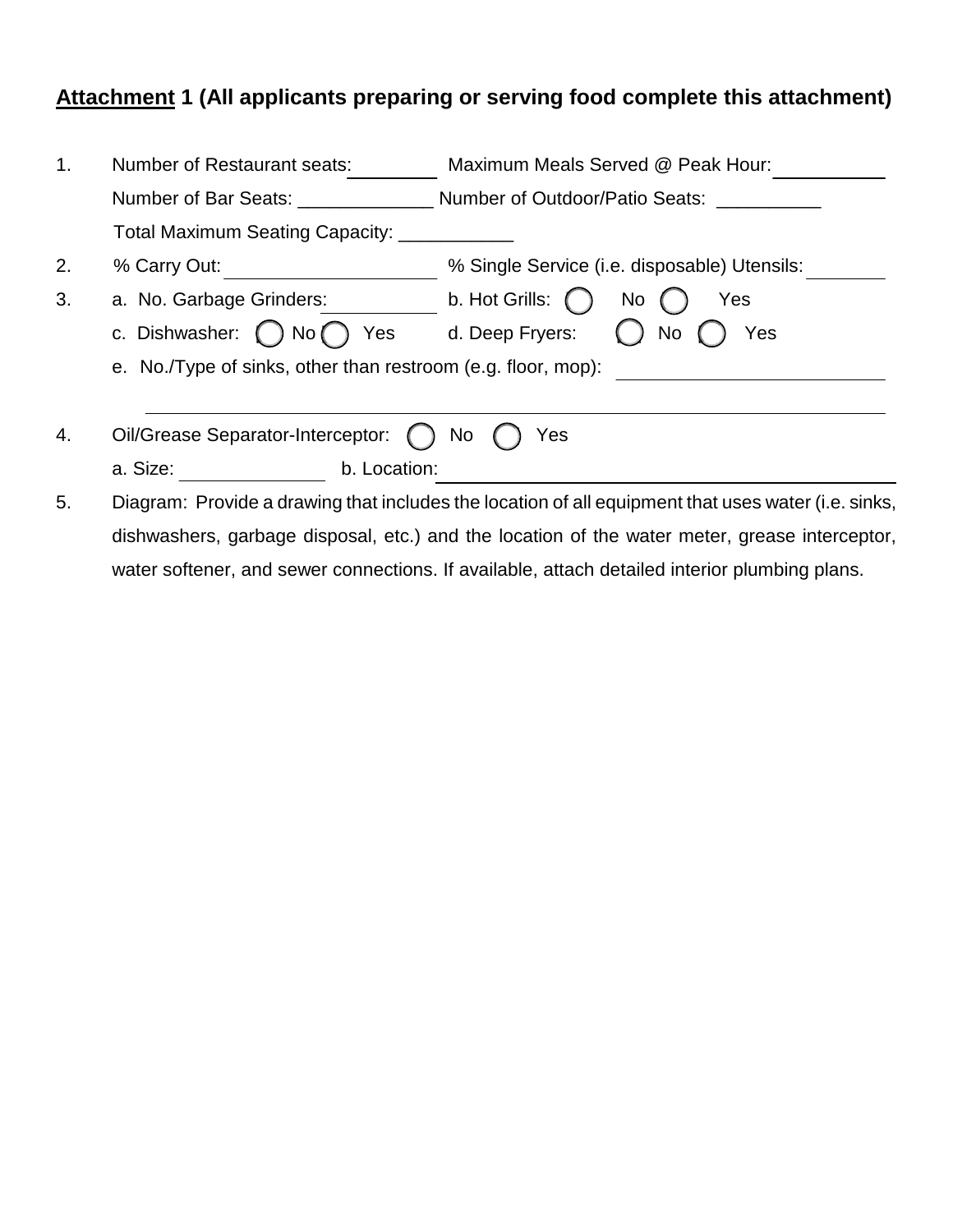### **Attachment 2 Users discharging wastewater, not from food service or restaurant, with on-site hazardous materials, please complete this attachment**

1. List all sources of wastewater, amount of discharge, and whether discharge is continuous or intermittent:

| <b>Source</b>          |                                                                                                                      | <b>Amount/Day</b>                                                                                                    | <b>Continuous-Intermittent</b> |
|------------------------|----------------------------------------------------------------------------------------------------------------------|----------------------------------------------------------------------------------------------------------------------|--------------------------------|
| a.                     |                                                                                                                      |                                                                                                                      | $\mathbf{I}$<br>С              |
| b.                     |                                                                                                                      |                                                                                                                      | $\Box$                         |
| C.                     | <u> 1989 - Johann Barn, mars ann an t-Amhain ann an t-A</u>                                                          |                                                                                                                      |                                |
| d.                     |                                                                                                                      |                                                                                                                      |                                |
|                        | <b>Chemicals used</b>                                                                                                | Amount/Day/Wk/YrSpill Contained <sup>2</sup>                                                                         |                                |
| a.                     | the control of the control of the control of the control of the control of                                           |                                                                                                                      | No<br>Yes                      |
| b.                     |                                                                                                                      |                                                                                                                      | <b>No</b><br>Yes               |
|                        |                                                                                                                      |                                                                                                                      |                                |
| C.                     | <u> 1989 - Johann Barbara, martxa a</u><br>Recovery, amalgam separator) and location<br><b>Type</b>                  | Pretreatment for sewered wastewater, list types (i.e. interceptor, clarifier, pH adjustment, silver                  | Yes<br><b>No</b><br>Location   |
| a.                     |                                                                                                                      |                                                                                                                      |                                |
|                        |                                                                                                                      | <u> Alexandro de la contrada de la contrada de la contrada de la contrada de la contrada de la contrada de la co</u> |                                |
| C.                     |                                                                                                                      | <u> 1989 - Johann Barn, mars et al. (b. 1989)</u>                                                                    |                                |
| List all hauled wastes |                                                                                                                      |                                                                                                                      |                                |
| <b>Type</b>            |                                                                                                                      | <b>Transportation Co.</b>                                                                                            | <b>How often</b>               |
| a.                     |                                                                                                                      |                                                                                                                      |                                |
| b.                     | <u> 1990 - Johann Barbara, politik eta politik eta politik eta politik eta politik eta politik eta politik eta p</u> | <u> 1980 - Johann Barn, fransk politik fotograf (d. 1980)</u>                                                        |                                |

ī

 $2$ Spill Contained: If the chemical spilled accidentally, would the chemical flow into a drain out of the building or would the chemical be "contained" so that cleanup could be handled in a safe and legal manner.